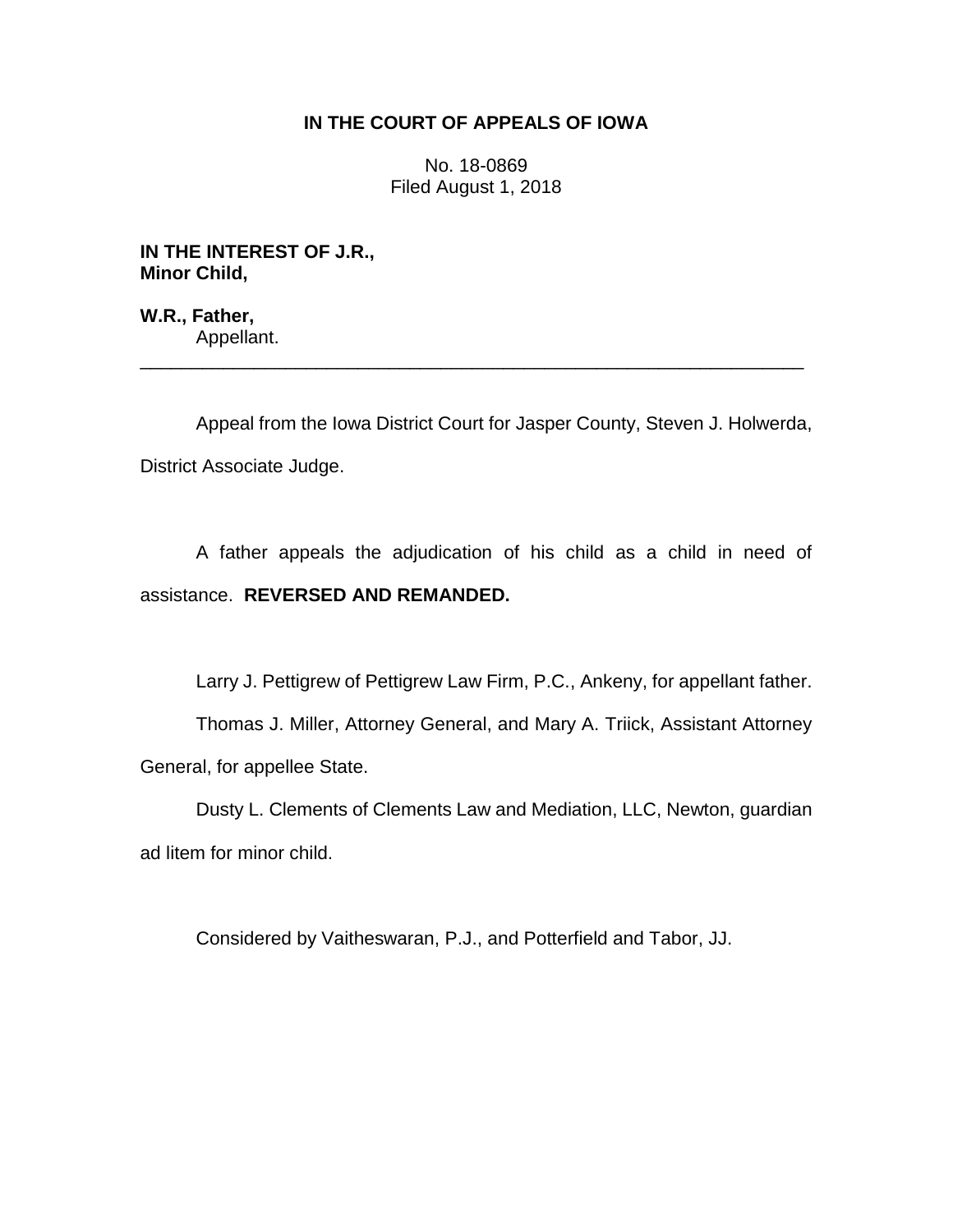### **POTTERFIELD, Judge.**

 $\overline{a}$ 

A father appeals the adjudication of his child, J.R., as a child in need of assistance (CINA), arguing the State failed to present clear and convincing evidence under Iowa Code section 232.2(6)(b) and (c)(2) (2018).

### **I. Background Facts and Proceedings.**

J.R. was born in December 2017. Shortly after his birth, it was reported that the mother and father had difficulties maintaining a clean and safe home.<sup>1</sup> A worker from the Iowa Department of Human Services (DHS) visited the home where the mother, father, J.R., the mother's father, and the mother's step-mother reside together. The DHS worker found the home to be adequately clean, organized, and appropriate for the family. The parents agreed to work with family safety, risk, and permanency (FSRP) services, and a worker came to their home every day for a thirty-day period between December and January. The FSRP worker reported the parents complied with requests, but the worker expressed concerns about both parents' mental health and whether the home would be adequately safe once J.R. becomes mobile. The State requested the court to adjudicate J.R. as a child in need of assistance.

At the adjudication hearing, the State presented evidence the father's parental rights to other children had previously been terminated. The father testified he has six children, including J.R. The father testified his first child was adopted by other parents. Three of his children are residing with their mother, the

 $<sup>1</sup>$  The mother filed a petition on appeal, but the supreme court dismissed her appeal as</sup> untimely. We acknowledge adjudication of the child as a CINA will continue as to the mother in the absence of an appeal.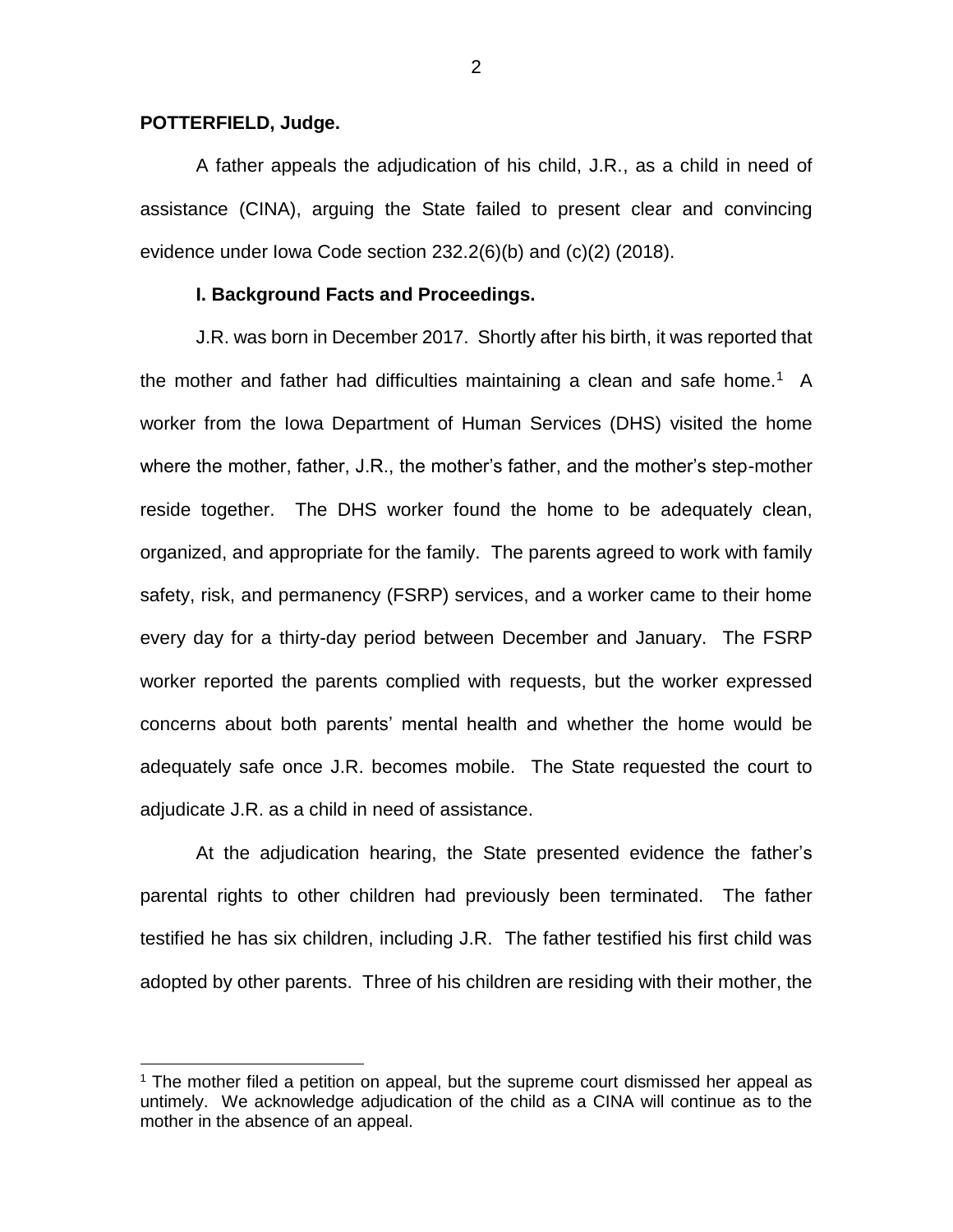father's ex-wife, and the father is unsure of their whereabouts. His parental rights to his fifth child, B.R., born to J.R.'s mother, were terminated in Minnesota in the summer of 2017.

At the hearing, the State submitted a parental-capacity evaluation and the termination order from the Minnesota termination proceedings. The parentalcapacity evaluation included concerns the father was not able to follow medical recommendations, was overfeeding the child, did not have appropriate knowledge of developmental milestones, inappropriately held the baby, and had a history of mental-health and domestic-violence issues. In the Minnesota termination order, the court found there were concerns about the home being dirty, cluttered, and unsafe for a child, and concerns about the father's understanding of child development and ability to properly feed, dress, or bathe the child.

The Minnesota parental-capacity evaluation reflects the father has been admitted to inpatient mental-health services multiple times for suicidal ideation, with the most recent hospitalization in 2014. The Minnesota termination order found the father had a history of untreated mental-health issues, including bipolar disorder, generalized anxiety disorder, and other personality disorders with antisocial traits. The father was not taking his medications as prescribed at that time and had not followed through after multiple psychiatric evaluations. The evaluation found the father to have cognitive limitations. The father admitted in the Minnesota termination proceedings that he was unable to properly parent the child or meet the child's needs and would not be able to do so in the reasonable foreseeable future.

3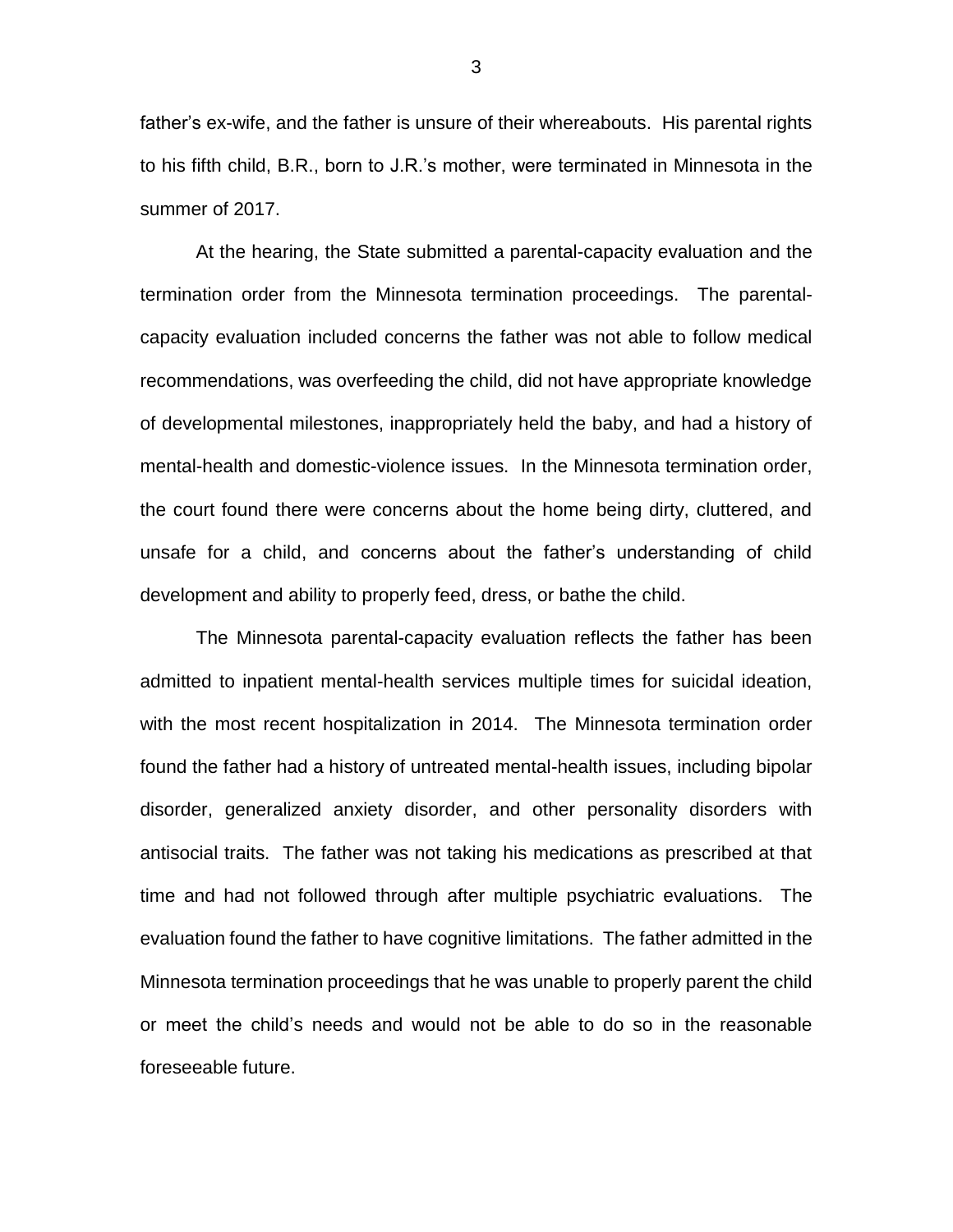At the adjudication hearing in this matter, the father testified he was planning to move to another apartment with the mother and J.R. The mother testified they could better manage the cleanliness of their home in a new apartment because it would not be shared with the mother's father, step-mother, and their multiple cats. The father testified he was not currently taking any mental-health medication because his last doctor discontinued his medication. The father has not engaged in therapy as recommended by DHS. He also testified he was on the waiting list for mental-health services; his wife had made the appointment the day prior to the hearing. The parents submitted a letter from J.R.'s doctor stating J.R. is in good health, showing good growth, and is up to date on his vaccinations. Another letter from J.R.'s doctor indicates there were some initial concerns about overfeeding, but after discussion the parents were able to correct their behavior.

The court adjudicated J.R. as a child in need of assistance pursuant to Iowa Code section 232.2(6)(b) and  $(c)(2)$ . At disposition, the parties were asked to sign a "stipulation" including a provision that J.R. remain a child in need of assistance. The parents' signature lines state "present." The court ordered custody remain with the mother and father. The father appeals.

#### **II. Standard of Review.**

"We review CINA proceedings de novo." *In re J.S.*, 846 N.W.2d 36, 40 (Iowa 2014). Our primary concern is the child's best interests. *Id*. "While we give weight to the trial courts findings of fact, we are not bound by them." *In re K.N.*, 625 N.W.2d 731, 733 (Iowa 2001). The State has the burden to prove the allegations by clear and convincing evidence. *In re B.B.*, 598 N.W.2d 312, 315 (Iowa Ct. App. 1999).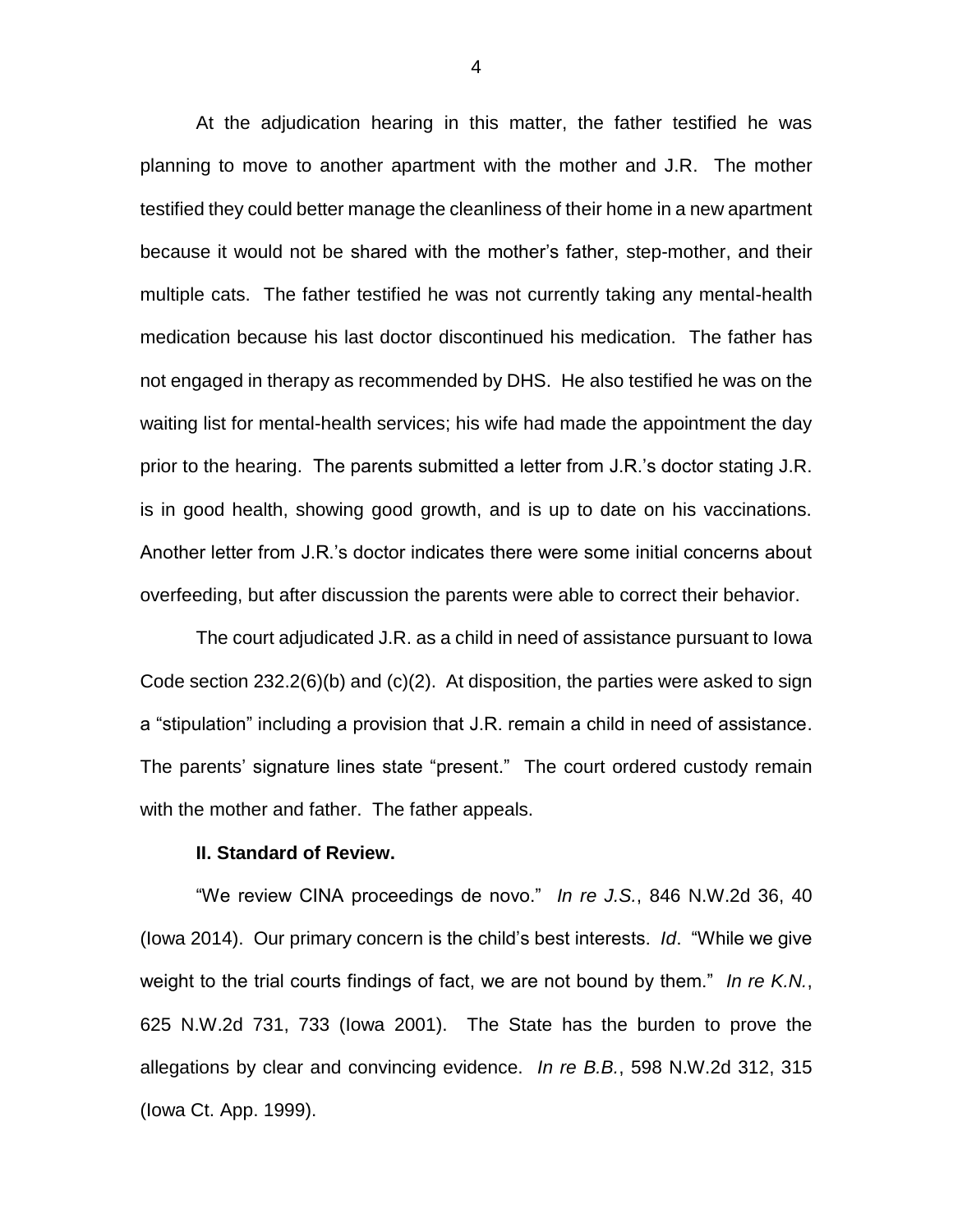# **III. Discussion.**

The father contends the State did not prove by clear and convincing evidence that the requirements under Iowa Code section 232.2(6)(b) or (c)(2) were met. The State asks us to interpret the grounds for adjudication broadly and look to the father's past behavior to affirm. The district court stated:

The father . . . is before the Court with his sixth child. His first child "disappeared and was adopted." He does not know where his second, third, and fourth children are or the status of his parental rights. His fifth child was [B.R.] and his rights were terminated along with the mother's. The father also completed the "parental capacity evaluation" in December 2016 as a part of [B.R.]'s case.

The juvenile court quoted the Minnesota parental capacity evaluation at length,

adopting its findings:

. . . .

Despite repeated teaching regarding how to properly care for his son, he has either been unable to learn the information or has actively defied or refused to comply with requests from providers to include properly caring for his son.

[The father] is currently not adequately caring for his own basic needs to include hygiene, keeping his apartment clean, and taking his medications.

Remediation of the aforementioned problems would be a lengthy process taking at minimum years but could also never be achieved due to his cognitive limitations. These problems will adversely affect his ability to adequately parent his son now as well as in the future. He would not be able to care for his son's basic needs, safety, or welfare. He would not be able to adjust his parenting techniques as he grows. His son would be at significant risk for abuse and/or neglect due to his inability to adequately care for him but also due to his unawareness of the danger that his lack of appropriate care could pose to him.

The juvenile court concluded by stating:

The parents' deficiencies include their cognitive functioning, their mental health issues and failure to follow through with therapy and medications, their failure or inability to follow the instructions of service providers, their inadequate knowledge of child development,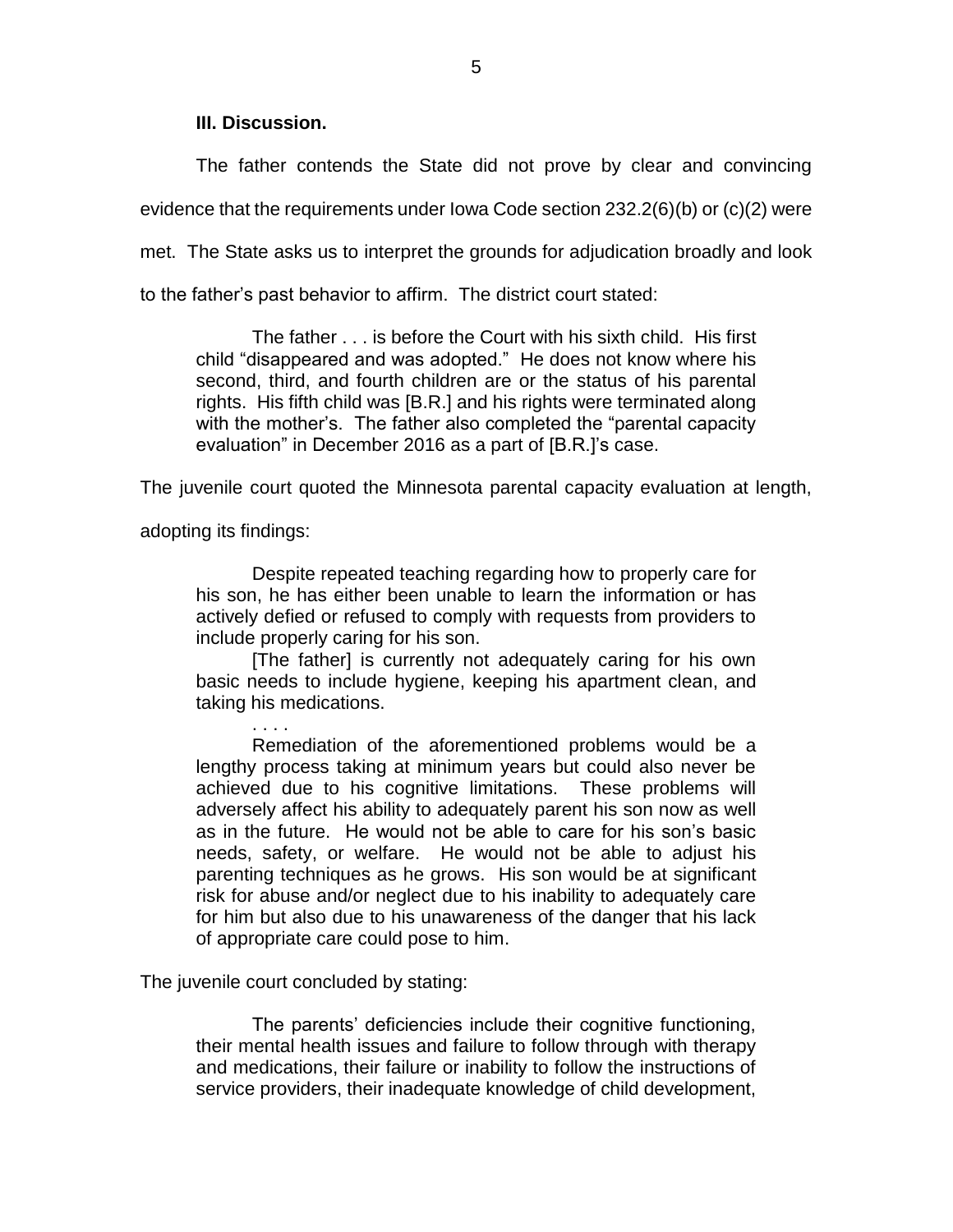their cleanliness/hygiene issues, and overall failure to show progress in their parenting after multiple classes and service interventions.

The court's findings as to J.R. appear to be based on the documents submitted in the child protection case in Minnesota involving another child. In contrast to the information in those documents, the FSRP worker in this case testified the parents responded to her recommendations. J.R.'s doctor also submitted a letter indicating the parents were able to adjust their feeding of J.R. after receiving instructions on how to not overfeed him. While in the Minnesota case the home was found to be unsanitary, the DHS worker in this case found the home to be satisfactory. There is no evidence from this case the father's untreated mental health or cognitive functioning poses a risk to the child. The court determined the State had failed to prove its case under Iowa Code section 232.2(6)(n) alleging inadequate cognitive functioning.

A child is a CINA pursuant to Iowa Code section 232.2(6)(b) when a "parent, guardian, other custodian, or other member of the household in which the child resides has physically abused or neglected the child, or is imminently likely to abuse or neglect the child." Physical abuse or neglect in this context means "any nonaccidental physical injury suffered by a child as the result of the acts or omissions of the child's parent, guardian, or custodian or other person legally responsible for the child." *J.S.*, 846 N.W.2d at 41. (quoting Iowa Code § 232.2(42)).

To find past "abuse or neglect," the State must prove three things by clear and convincing evidence: the child must have sustained a physical injury, the physical injury must have been the result of acts or omissions of the person legally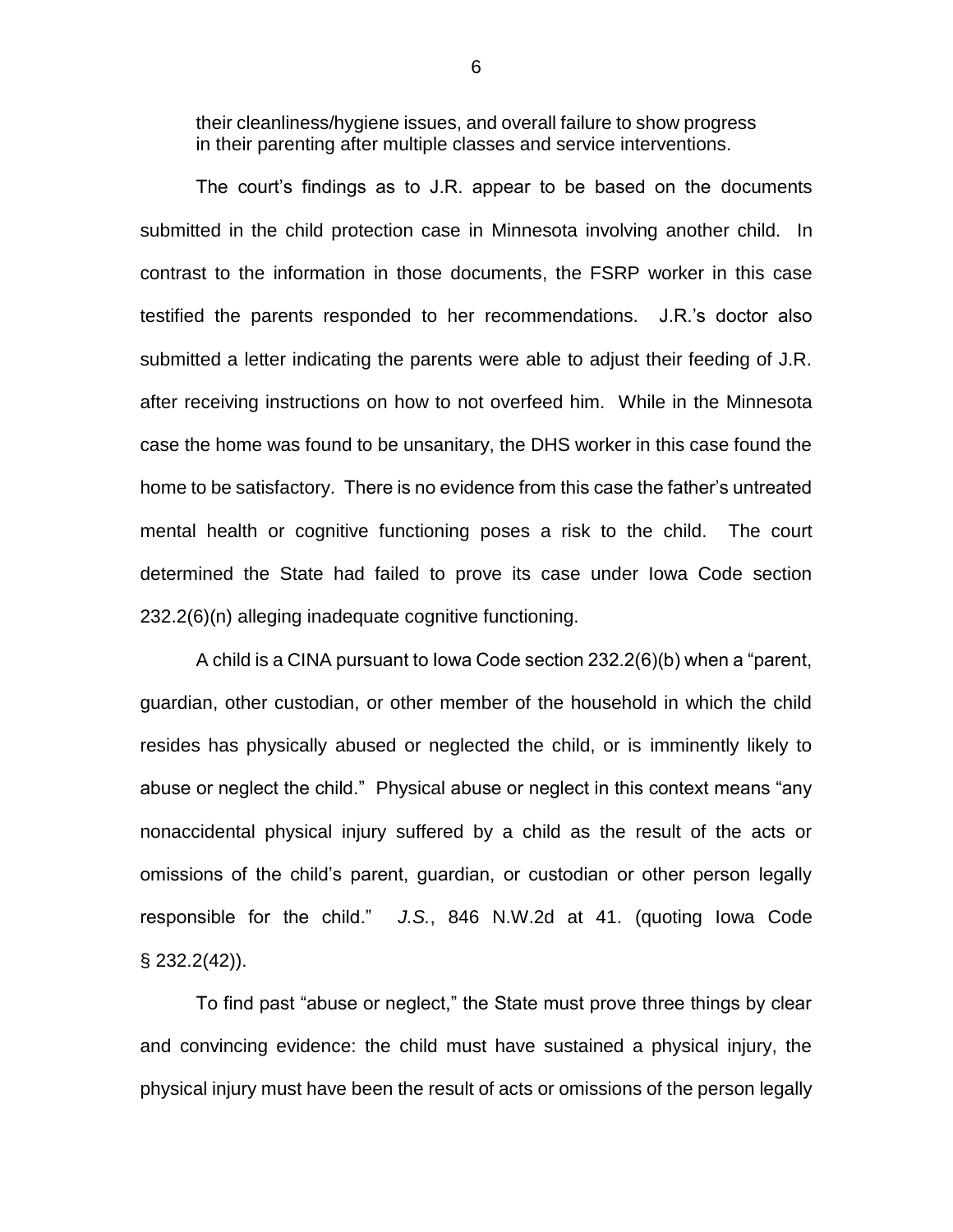responsible for the child, and the physical injury must have been nonaccidental. *In re J.W.*, No. 14-0515, 2014 WL 3749419, at \*2 (Iowa Ct. App. July 30, 2014). There is no evidence of any physical injury to J.R. Further, there is no evidence of past abuse or neglect from the father's Minnesota termination case. *See J.S.*, 846 N.W.2d at 43 (finding there was not an imminent likelihood of abuse or neglect where there were no specific prior instances of abuse or neglect, just the general characteristics of methamphetamine addiction). The juvenile court's apparent basis for adjudicating J.R. a CINA is the father's prior termination and untreated mental-health issues. The State has not presented any current evidence that the father's untreated mental health causes an imminent likelihood of abuse or neglect.

Under section  $232.2(6)(c)(2)$ , a child can be adjudicated a CINA if the child has suffered or is imminently likely to suffer harmful effects as a result of "the failure of the child's parent . . . to exercise a reasonable degree of care in supervising the child." Harmful effects "pertains to the physical, mental or social welfare of a child." *J.S.*, 846 N.W.2d at 41. "[W]e have found such effects established when there was harm to a child's physical, mental, or social well-being or such harm was imminently likely to occur." *Id*. at 41–42.

Here, the primary concerns are the prior termination of the father's parental rights and his untreated mental-health issues, as the DHS worker found the home to be adequately clean and the FSRP worker testified the father complied with her parenting suggestions. These circumstances are unlike other cases in which we have affirmed adjudications under Iowa Code section 232.2(6)(c)(2). "Typically, an adjudication as a child in need of assistance pursuant to Iowa Code section 232.2(6)(c)(2) involves a parent who inadequately or insufficiently supervises a

7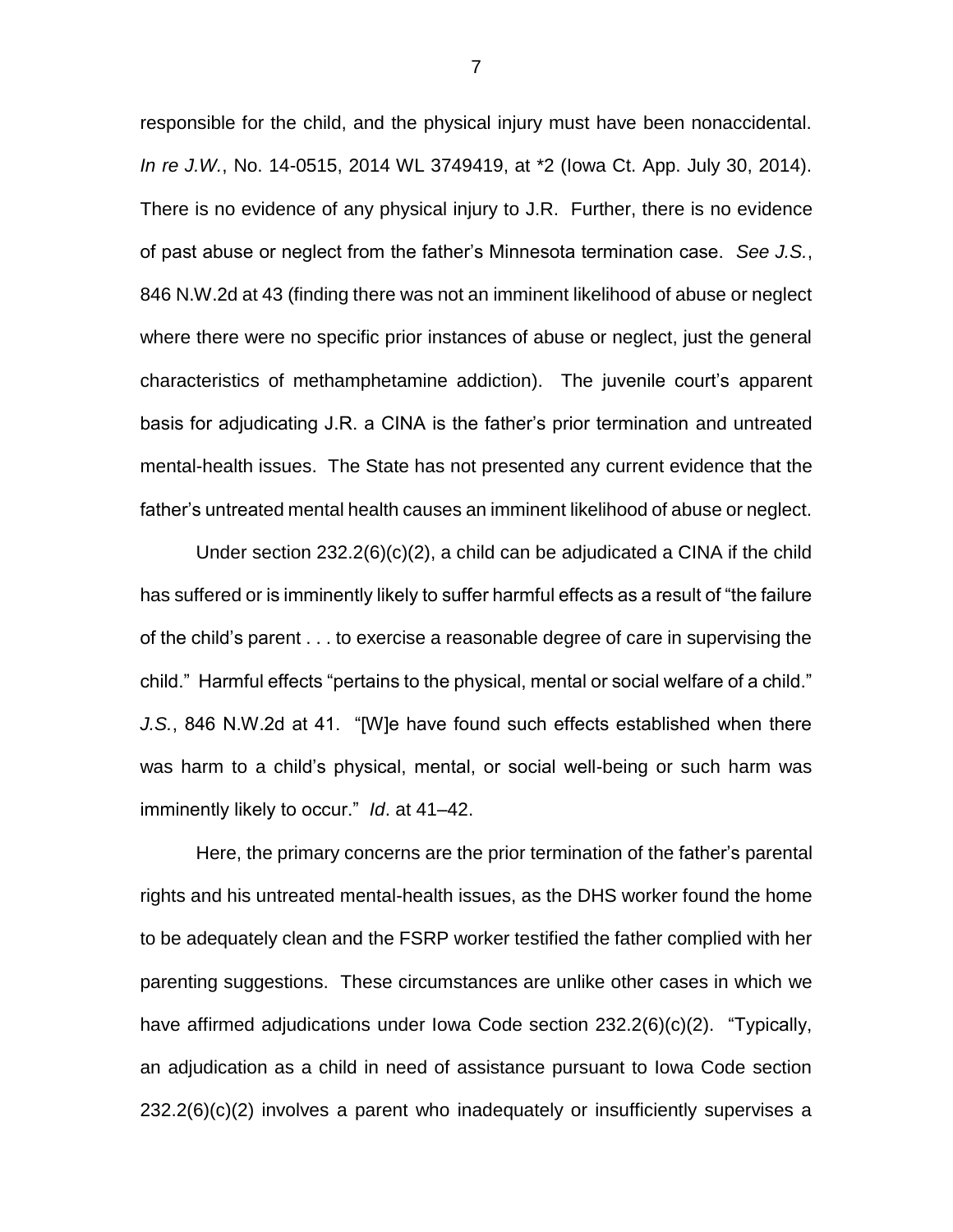child due to inability or lack of concern, placing the child at risk of harm." *In re E.R.*, No. 14-0850, 2014 WL 4937999 at \*4 (Iowa Ct. App. Oct. 1, 2014). In *J.S.,*  our supreme court stated, "[A] juvenile court could reasonably determine that a parent's active addiction to methamphetamine is 'imminently likely' to result in harmful effects to the physical, mental, or social wellbeing of the children in the parent's care." 846 N.W.2d at 42. In *In re L.H.*, the supreme court found the child was imminently likely to suffer harmful effects when the mother continued to expose herself and her child to the father's domestic violence. 904 N.W.2d 145, 152 (Iowa 2017). In *In re W.I.*, we found the child was imminently likely to suffer harmful effects when the mother failed to exercise caution and burned her infant daughter. No. 00-1751, 2001 WL 1043240, at \*3 (Iowa Ct. App. Sept. 12, 2001). In *In re D.T.*, the supreme court upheld finding the children were CINA under section 232.2(6)(c)(2) where the children were living in "squalid conditions, eating garbage, playing in raw sewage," and were allowed to "play unsupervised in the street." 435 N.W.2d 323, 326–28 (Iowa 1989).

Our courts have declined to affirm adjudication under Iowa Code section  $232.2(6)(c)(2)$  in situations like this one, where there is no evidence the father is unable to exercise a reasonable degree of care in supervising the child. *See In re J.D.*, 18-0641, 2018 WL 3060280, at \*3 (Iowa Ct. App. June 20, 2018) (finding evidence of the parent's health issues, without evidence of how it affected the parent's ability to supervise the children, was not sufficient for adjudication under  $232.2(6)(c)(2)$ . We find the State has not proven there is clear and convincing evidence J.R. is imminently likely to suffer harmful effects. Despite the father's mental-health issues, he was able to respond to the FSRP worker's directions and